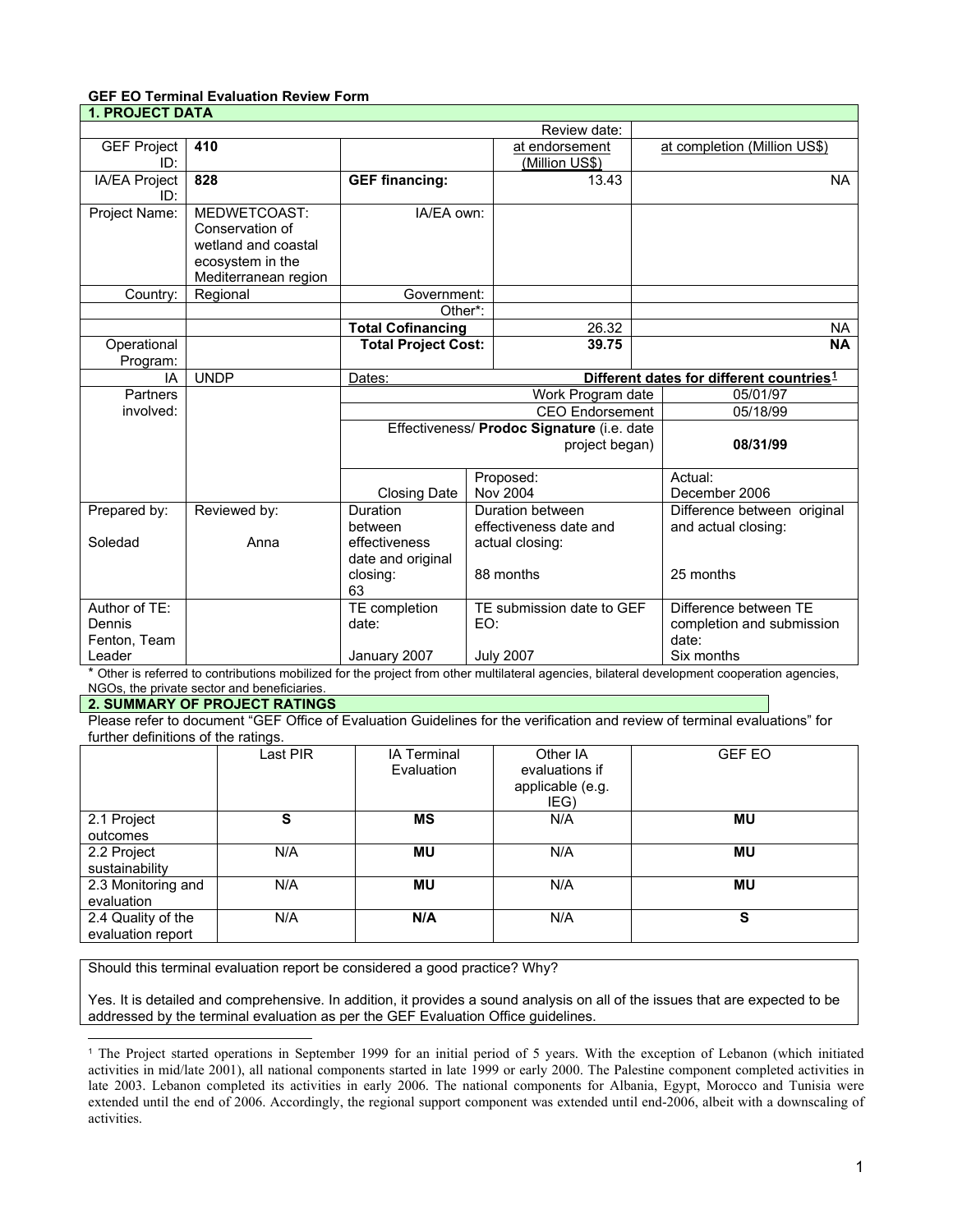Is there a follow up issue mentioned in the TE such as corruption, reallocation of GEF funds, etc.?

Yes. The evaluation faced some difficulties in gathering data and analysis, notably:

- The time available for the international experts in each country was too limited to provide a detailed evaluation in each country;
- It was not possible to collect structured data on project expenditures in line with the project outcomes;
- The fact that the project activities were continuing during and after the evaluation. For example, following the evaluation, there may have been some progress with regards to sustainable financing in Albania and with regards to the NWS is Tunisia;
- It was not possible to meet all stakeholders, notably the Team was unable to meet most national level stakeholders outside the implementing ministry in every country visited.

## **3. PROJECT OBJECTIVES AND ACTUAL OUTCOMES**

#### **3.1 Project Objectives**

## **What were the Global Environmental Objectives of the project? Were there any changes during implementation?**

According to the project document, the main objective of this project is to protect wetland and coastal zone biodiversity losses in the Mediterranean by undertaking key demonstration activities which will directly address root causes and threats to globally significant biodiversity.

According to the TE, there were no changes during implementation.

## **What were the Development Objectives of the project? Were there any changes during implementation?**

According to the project document, the development objectives of the project were:

- 1. Promotion and capacity building for the development of national policies and tools to address the policy related root causes of loss of wetland and coastal biodiversity
- 2. Protection and removal of root causes in key demonstration sites selected in view of their global significance and of the variety which they present in terms of threats and accompanying actions
- 3. Contribute to the closing of the Mediterranean circle in terms of biodiversity protection and sustainable management of wetlands and coastal zones through cost effective regional networking for transfer of lessons, interchange and training.

According to the TE, there were no changes during implementation.

#### **3.2 Outcomes and Impacts**

## **What major project outcomes and impacts are described in the TE?**

As described in the TE the major outcomes were:

- 1. The project contributed to legislative development and policy development within the participating countries. At the project end, 12 sites had an established legal basis as areas for wetlands and coastal zone management.
- 2. At the site level, the project's activities were focused on two strategies: developing site management capacity and infrastructure, and demonstrating how to change the decisions and behavior of local institutions and resource users in order to be more biodiversity friendly.
	- In total, the project implemented approximately thirty three (33) biodiversity-development actions. On average, this is considerably less than the 'eight for each country' that was reasonably expected.
	- In addition, it is noted that the project implemented many pure development actions.

## **4. GEF EVALUATION OFFICE ASSESSMENT**

# **4.1.1 Outcomes (use a six point scale 6= HS to 1 = HU)**

### **A Relevance A Relevance Rating:** HS

The project responds to the Convention on Biological Diversity, and is well aligned with the GEF Operational Strategy and the GEF OP 2 on coastal, marine, and freshwater ecosystem. According to the TE, the Mediterranean coastline is an area of high biodiversity and high endemism, with over half of the region's 25,000 plant species being endemic to the region. In addition, the wetlands in the region provide an essential flyway and stepping stone for migratory birds on the Africa-Palaearctic flyway. The globally significant biodiversity of these wetland and coastal ecosystems is seriously threatened by the growing scale and intensity of complex human activities.

## **B Effectiveness** Rating: MU **B Rating: Rating: Rating: MU**

The achieved results were significantly lower than expectations. Not much was achieved in terms of policy; but significant results were achieved in institutional strengthening. In addition, significant capacity was built through on-the-job training. As for policy development all the countries (except Lebanon) were expected to prepare a National Wetland Strategy.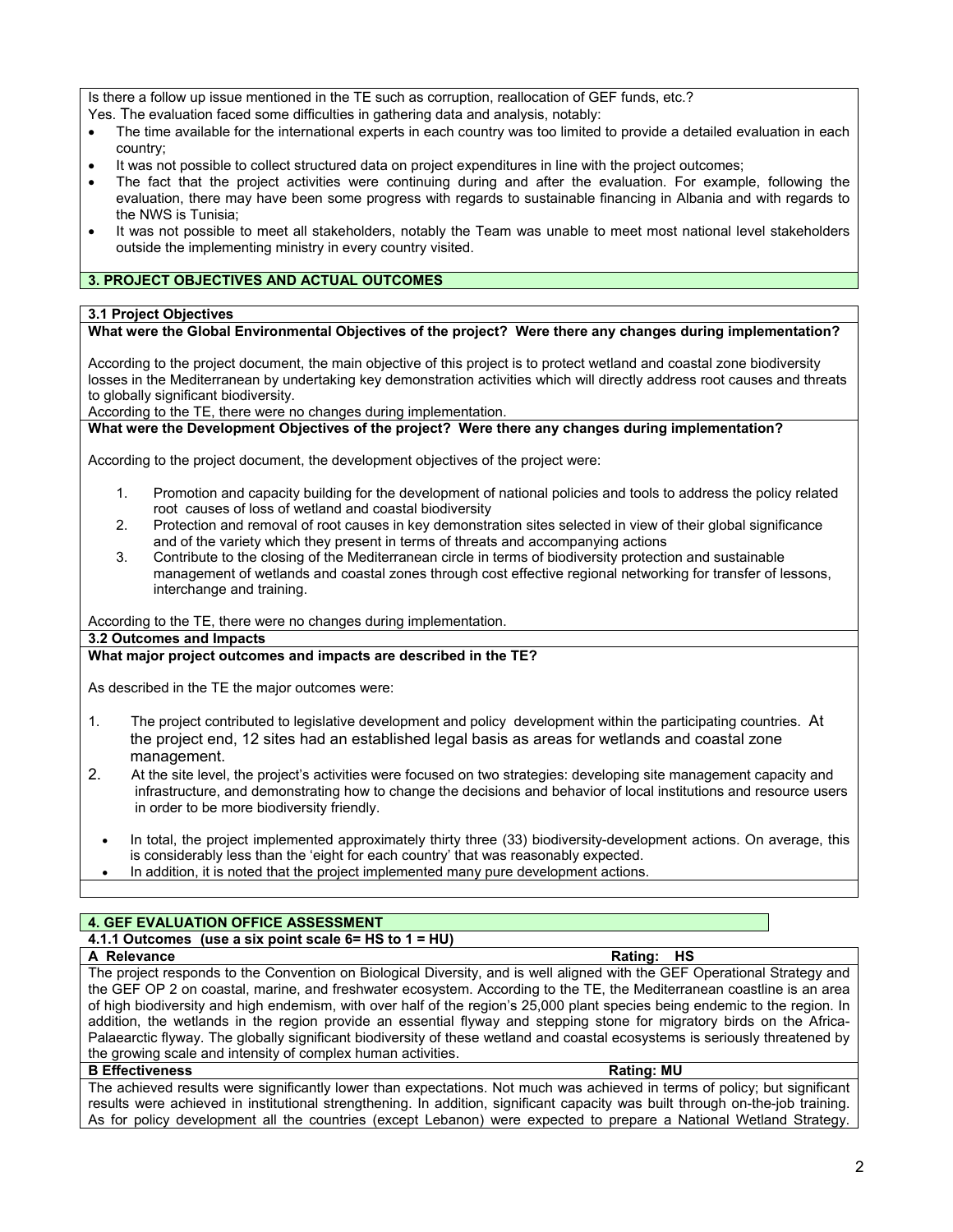However, in practice, all countries started developing the NWS rather late in the project, and none have been approved as of yet.

With respect to institutional strengthening, in many countries, the project contributed to significant strengthening of the implementing agency, notably in Tunisia and Albania and to a lesser extent Lebanon. With respect to capacity building, in Egypt, a large number of national scientists were involved in the project, and they benefited from this on-the-job training.

#### **C Efficiency (cost-effectiveness) Rating: MU**

According to the TE, cost-effectiveness was acceptable on the whole. However, the TE evaluators commented that the availability of data in an accessible and useful format, and the systematic storage of available data by the project teams and UNDP COs, leaves a lot to be desired. The evaluators noted that the budgetary information available was neither precise nor complete, and this did not facilitate a rigorous analysis.

#### **4.1.2 Impacts**

According to the TE, the overall project impact was limited by several factors, in particular by the approach to project implementation. Specifically, the project design documents were too ambitious in parts and insufficiently detailed in others. Also, the multi layered project structure was too complex, and the roles and responsibilities were not sufficiently clear. The regional and national mechanisms for managerial and technical guidance were ineffective. They provided inadequate support and oversight to the national project teams.

In addition, the evaluators found significant differences in impact across countries. Lebanon and Tunisia succeeded in protecting several sites and have a reasonable chance of being institutionally sustainable. In Albania, rapid impacts on lagoons were achieved, but sustainability is less assured. Egypt did a good job of linking biodiversity and local development. Morocco managed some small scale site protection and pilot work on eco-tourism. On the whole, sustainability is least assured in Egypt and Morocco, where it proved difficult to overcome major institutional constraints.

**4.2 Likelihood of sustainability.** Using the following sustainability criteria, include an assessment of **risks** to sustainability of project outcomes and impacts based on the information presented in the TE. Use a four point scale (4= no or negligible risk to 1= High risk)

| A Financial resources                                                                                                             | <b>Rating: MU</b> |
|-----------------------------------------------------------------------------------------------------------------------------------|-------------------|
| According to the TE, with respect to outcome #2.2 [Under this Outcome, the project was expected to change the behaviour           |                   |
| of resource users and integrate biodiversity into socio-economic and political decision-making in order to remove the root        |                   |
| causes of biodiversity loss] the technical and financial sustainability of actions supported by the project is rather weak (e.g., |                   |
| there are no mechanisms for equitable and sustainable cost sharing between beneficiaries of the future maintenance of             |                   |
| lagoon inlets in Albania. In Egypt, no clear effective mechanism is in place for assuring the long-term operation and             |                   |
| financial sustainability of the revolving funds. Likewise, as there is not yet a sustainable market for female handicraft         |                   |
| products, sustainability of support to this sector is not assured.                                                                |                   |

**B** Socio political **Rating: ML** Overall, the evaluation finds that the large number of biodiversity-focused actions supported by the project have contributed to change in attitudes and to modified approaches to resource management in coastal and wetland areas in the participating countries, particularly at the project sites. Through this, the project has contributed to a momentum towards improved natural resource management in the region. In addition, the evaluation determined that, at the *national* level in the participating countries, the project contributed to legislative development and policy development. It also helped to advance the process to preparing national wetland's strategies. It should be noted, however, that some difficulties found by the evaluation team were restricted missions to Lebanon and Palestine.

#### **C Institutional framework and governance Rating: MU**

According to the TE, the institutional impacts of the project, although limited, are most likely to be sustainable, as the concerned agencies will continue to be active in similar projects, and address similar issues. Also, with regards to the individual capacity, the achievements can be considered sustainable. The project contributed to developing the capacity of large numbers of people, notably with regards to management planning, undertaking diagnosis, negotiation and participation, and developing socio-economic actions. According to the TE, it is reasonable to expect that the majority of these people will remain in the country in a related sector. At the same time, the TE remarks that there was not a lot of progress in the field of legal and legislative framework strengthening. In this sense, if the law or strategy is not approved, there is danger that it will not be approved in the future without the project.

# **D Environmental Rating: L**

No risk to environmental sustainability.

#### **4.3 Catalytic role**

## **a. Production of a public good**

The project succeeded in supporting a range of activities that integrated wetland and biodiversity conservation into local decision –making.

- **b. Demonstration**
- **c. Replication**
- **d. Scaling up**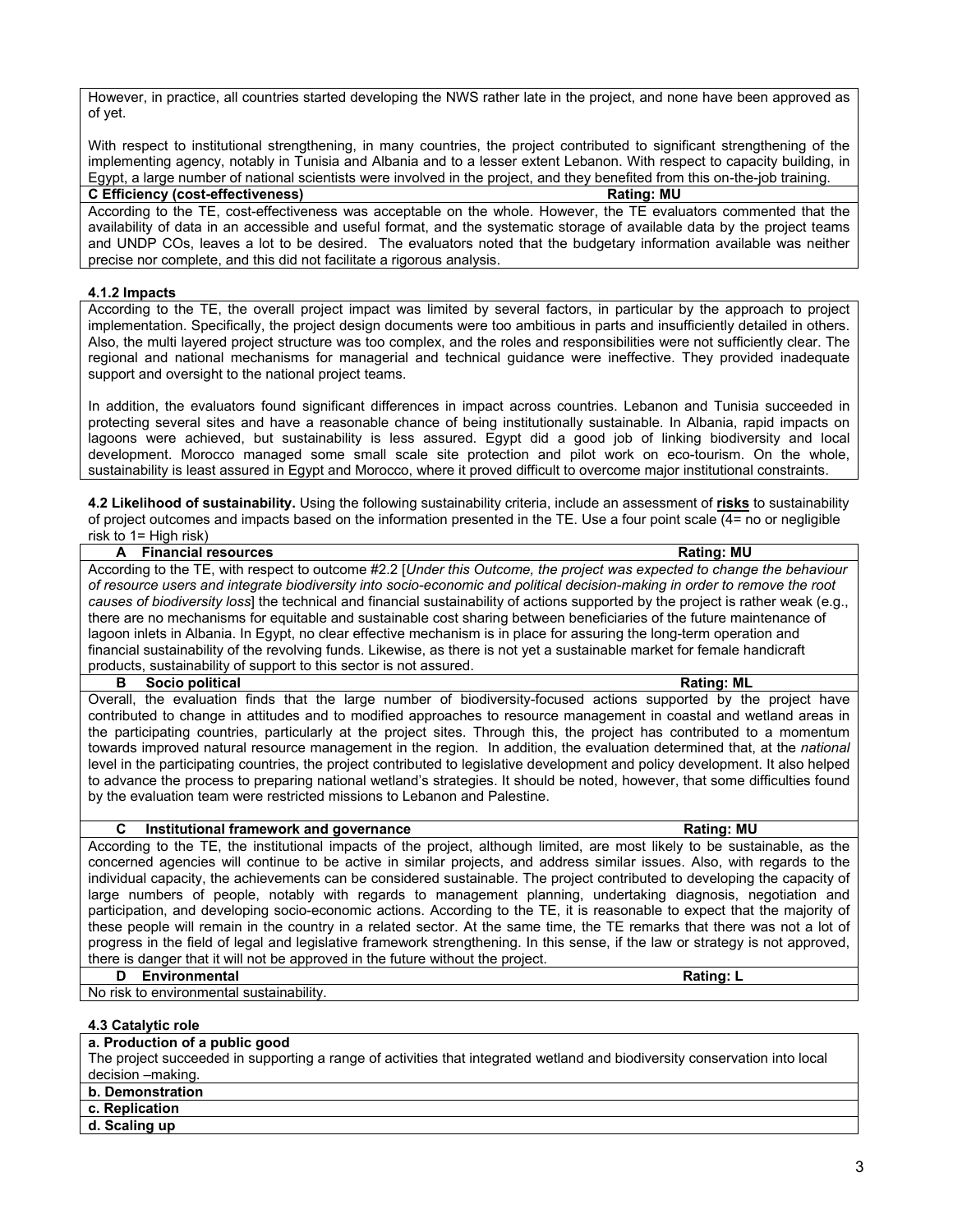#### **4.4 Assessment of the project's monitoring and evaluation system based on the information in the TE A. M&E design at Entry Rating (six point scale):**

According to the TE, there were several major constraints to undertaking this evaluation. These were the lack of a clear logical framework, the variance across the countries, the lack of clear targets at each level, the lack of a clear baseline and the complicated, multi-level implementation arrangements, without clear allocation of roles and responsibilities. These posed a challenge to providing a quantity-based evaluation form, and no attempt had been made to develop an indicator framework for monitoring.

The project does not include activities- components related to monitoring and evaluation. According to the TE, the project documents were prepared more than 10 years ago. The Terminal Evaluation team felt that the project documents did not clearly define the baseline, nor the targets to be achieved by the project. Nor did they provide effective indicators of success.

At the time of project approval the logical framework was not set out in the standardized matrix.

## **B. M&E plan Implementation Rating (six point scale): MU**

After 1-2 years of implementation, a first attempt was made to revise the project logical framework and develop indicators. Although technically useful, according to the TE, this was considered to be a top-down exercise. It seems to have been aimed at 'fitting' the project actions with expected GEF approaches rather than based on a full problem analysis. The resulting log frame, in the opinion of the Evaluation Team, was not significantly better in terms of logic or useful indicators.

According to the TE, the project's monitoring and reporting was weak. Despite the major efforts the national teams put into monitoring, it was not sufficiently structured or systematic. Throughout the project, monitoring was confused with reporting, and monitoring did not feed adequately into planning or decision-making – hence there was little *adaptive management*. This combined with the poor indicators and weak management mechanisms to cause difficulties in identifying challenges, in forging solutions and in taking difficult decisions. More importantly, monitoring and reporting was not adequately linked to project decision making processes, nor was it a tool for adaptive management. There is little evidence that project decisions were taken based on the results of the formal monitoring or reporting activities.

In each country, the Evaluation Team (i.e. the concerned national expert and the three international experts) prepared a concise draft evaluation report, which was presented and introduced to the key national stakeholders. In two countries (Albania and Tunisia), it was possible for the Team to have a detailed discussion with the key national stakeholders of all the major issues in the draft report. This helped clarify certain points. In Egypt and Morocco the discussion on the draft report was constrained by time, but was still helpful in terms of (i) clarifying points (ii) providing initial reaction and feedback.

**C.1 Was sufficient funding provided for M&E in the budget included in the project document?** UA. No indication of funding for M&E is provided in the TE or project document.

**C.2 Was sufficient and timely funding provided for M&E during project implementation?**

UA. Apparently there was, for the evaluation team could travel to each country to do a country evaluation report of the project.

**C.3 Can the project M&E system be considered a good practice? No.**

**4.5 Lessons and Recommendations** 

Project lessons and recommendations as described in the TE

**What lessons mentioned in the TE that can be considered a good practice or approaches to avoid and could have application for other GEF projects?**

**Institutional** 

1. Engagement is needed at senior decision-making, technical and administrative levels. The institutional anchoring in Tunisia (and to a lesser extent Albania) contributed to project impact and sustainability in those countries. This was a best practice, but there was a need to continually ensure the biodiversity focus.

2. Sustainable financing and business planning (except Lebanon) were not addressed, except in the very final stages. This undermines financial sustainability and therefore all sustainability. Amongst other impacts, this led to the national agency not being able to recruit the local teams working on the project. In some countries, the only form of financing considered was future GEF (or development) projects - this limited sustainability.

#### Project implementation

3. There were costs and benefits associated with the inter-country nature of the project. It was necessary, but difficult to balance cross-country coherence and flexibility (e.g. to ensure that the actions, timelines and toolkits/guidelines were coherent across the countries, but that countries were not limited or restrained by this).

4. The roles of the regional partners and managers were not clear and were not backed up with authority; this was probably one of the reasons that they were not fully effective.

5. At a strategic level, the project recognized the need to combine *protected area approaches* with *biodiversity mainstreaming approaches*. This seemed relevant at *each* site. Although not successfully implemented, this is a best practice.

6. The strength of the national project team (in terms of effective management and planning skills) made a difference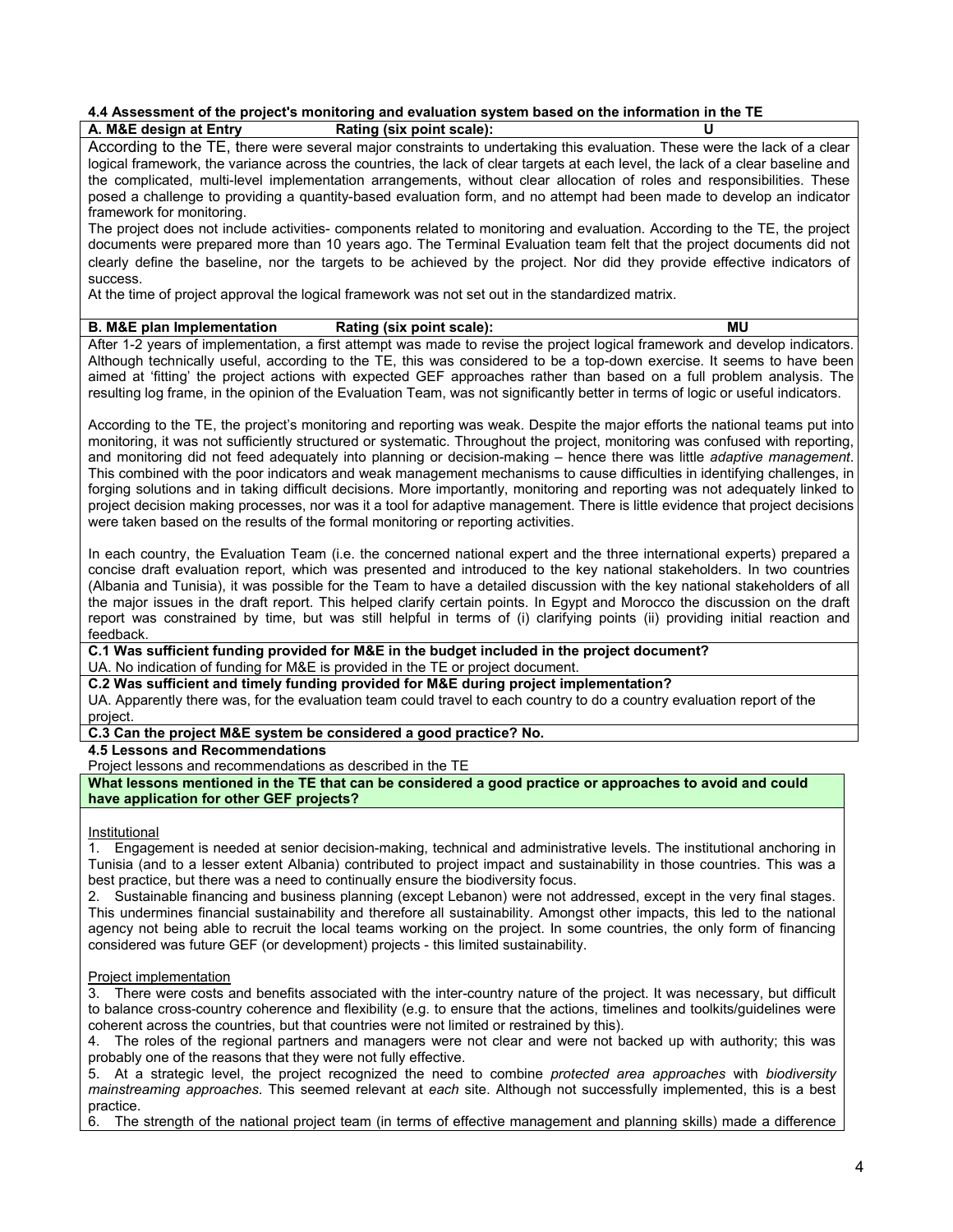## to project impact.

## **Site implementation**

7. At least two countries included a strong focus on establishing presence, visibility and regulating access at their demonstration sites. This is clearly part of a successful approach.<br>8. The diagnosis and management planning was well done in s

The diagnosis and management planning was well done in several countries (although with weaknesses). This is a best practice, to be documented and disseminated.

9. Many of the areas that the project worked in have either a large tourism sector or a high potential for tourism. However, the project teams did not make sufficient links with the actors in these sectors. This was a missed opportunity.

## Partnerships and participation

10. The participatory approach yielded benefits in all countries in the region. Whenever the project team worked with local people, the results were better. This was equally true for private sector operators.

11. When supporting socio-economic actions, the links with biodiversity were not always substantively established nor formalized. This was true to a differing extent at every site. This meant that many actions had no positive biodiversity impact – they were pure development actions.

16. Translation of main websites is necessary for knowledge sharing.

**List (or if detailed summarize) the recommendations given in the terminal evaluation** 

**The recommendations** below pertain mostly to future projects of this nature, and so focus mostly on the project donors and high-level managers. The recommendations are based on the findings of the Evaluation Team:

**GEF** 

- Ensure the justification for a regional approach is clear and agreed by all. Ensure the roles and responsibilities are clearly defined before the project commences.
- Ensure that future projects are realistic, whilst still ambitious.

UNDP and regionally-based technical agencies.

- The project had diverse experiences with the participatory approach in diverse circumstances, and many lessons were learnt. Document these lessons into a knowledge management tool.
- In order to ensure that future projects are 'bottom-up', local stakeholders should lead the identification, design and planning of the strategy and actions, firmly within the overall objectives.

UNDP and National Agencies responsible for wetlands, biodiversity and coastal areas

- Ensure that for future projects there is a system in place to check that the projects are accessing the appropriate and up-to-date international and regional knowledge and expertise.
- Ensure future project documents clearly establish the implementation arrangements from the outset, and that these include clear, realistic, operational mechanisms for decision-taking, problem solving and providing strategic guidance. Ensure that future projects include a supervisory mechanism (e.g. PSC) that is adequately resourced and capable of supervising. This may include an active and substantive role for UNDP in ongoing project supervision.
- Pay stronger attention to the selection of national project teams.
- Develop strong incentives to ensure future projects do not face long initial delays.

**4.6 Quality of the evaluation report** Provide a number rating 1-6 to each criteria based on: Highly Satisfactory = 6, Satisfactory = 5, Moderately Satisfactory = 4, Moderately Unsatisfactory = 3, Unsatisfactory = 2, and Highly Unsatisfactory = 1. Please refer to document "GEF Office of Evaluation Guidelines for the verification and review of terminal evaluations" for further definitions of the ratings.

# **4.6.1 Comments on the summary of project ratings and terminal evaluation findings from other sources such as GEF EO field visits, etc.**

None

|    | 4.6.2 Quality of terminal evaluation report                                                                                                                                                                                                                                                                                                                                                                                       | <b>Ratings</b> |
|----|-----------------------------------------------------------------------------------------------------------------------------------------------------------------------------------------------------------------------------------------------------------------------------------------------------------------------------------------------------------------------------------------------------------------------------------|----------------|
|    | A. Does the report contain an assessment of relevant outcomes and impacts of<br>the project and the achievement of the objectives?                                                                                                                                                                                                                                                                                                | 6              |
|    | B. Is the report internally consistent, is the evidence complete/convincing and<br>are the IA ratings substantiated?                                                                                                                                                                                                                                                                                                              | 5              |
|    | C. Does the report properly assess project sustainability and /or a project exit<br>strategy?                                                                                                                                                                                                                                                                                                                                     | 6              |
|    | D. Are the lessons learned supported by the evidence presented and are they<br>comprehensive?                                                                                                                                                                                                                                                                                                                                     | 6              |
| Е. | Does the report include the actual project costs (total and per activity) and<br>actual co-financing used? The report does not present complete information on<br>project costs and actual co financing used. The TE contains a table with the budget<br>at project outset, but not the actual project costs and actual co financing used.<br>Another table presents a comparison of estimated actual and planned distribution of | 3              |